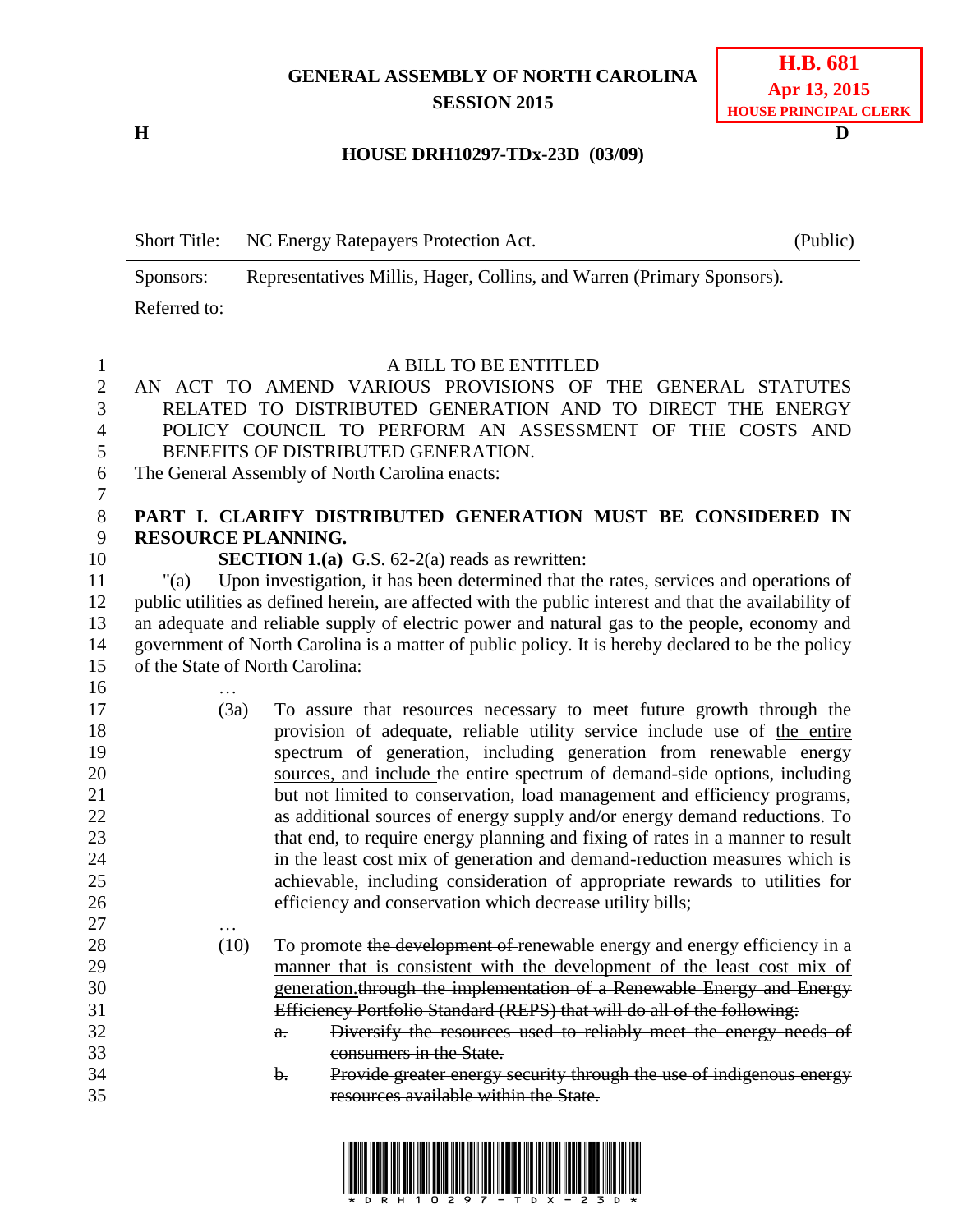|     | <b>General Assembly of North Carolina</b>                                                                                                                                                                                                                                                                                                                                                                                                                                         | <b>Session 2015</b> |
|-----|-----------------------------------------------------------------------------------------------------------------------------------------------------------------------------------------------------------------------------------------------------------------------------------------------------------------------------------------------------------------------------------------------------------------------------------------------------------------------------------|---------------------|
|     | Encourage private investment in renewable energy and energy<br>$e_{\overline{\cdot}}$<br>efficiency.                                                                                                                                                                                                                                                                                                                                                                              |                     |
|     | Provide improved air quality and other benefits to energy consumers<br>$\mathbf{d}$ .<br>and citizens of the State."                                                                                                                                                                                                                                                                                                                                                              |                     |
|     | PART II. AMEND CONTRACTS FOR QUALIFYING FACILITIES AND CLARIFY                                                                                                                                                                                                                                                                                                                                                                                                                    |                     |
|     | <b>AVOIDED COST REQUIREMENTS.</b>                                                                                                                                                                                                                                                                                                                                                                                                                                                 |                     |
|     | <b>SECTION 2.(a)</b> G.S. $62-3(27a)$ reads as rewritten:                                                                                                                                                                                                                                                                                                                                                                                                                         |                     |
|     | "(27a) "Small power producer" means a person or corporation owning or operating<br>an electrical power production facility with a power production capacity<br>which, together with any other facilities located at the same site, does not<br>exceed 80 megawatts of electricity and which depends upon renewable<br>resources for its primary source of energy. For the purposes of this section,<br>renewable resources shall mean: hydroelectric power-power, solar electric, |                     |
|     | solar thermal, wind, geothermal, ocean current, wave energy resources, and                                                                                                                                                                                                                                                                                                                                                                                                        |                     |
|     | biomass derived from agricultural waste, animal waste, wood waste, spent                                                                                                                                                                                                                                                                                                                                                                                                          |                     |
|     | pulping liquors, combustible residues, liquids, or gases not derived from                                                                                                                                                                                                                                                                                                                                                                                                         |                     |
|     | fossil fuel, energy crops, or landfill methane. A small power producer shall                                                                                                                                                                                                                                                                                                                                                                                                      |                     |
|     | not include persons primarily engaged in the generation or sale of electricity                                                                                                                                                                                                                                                                                                                                                                                                    |                     |
|     | from other than small power production facilities."                                                                                                                                                                                                                                                                                                                                                                                                                               |                     |
|     | <b>SECTION 2.(b)</b> G.S. 62-156 reads as rewritten:                                                                                                                                                                                                                                                                                                                                                                                                                              |                     |
|     | "§ 62-156. Power sales by small power producers to public utilities.                                                                                                                                                                                                                                                                                                                                                                                                              |                     |
| (a) | In the event that a small power producer and an electric utility are unable to                                                                                                                                                                                                                                                                                                                                                                                                    |                     |
|     | mutually agree to a contract for the sale of electricity or to a price for the electricity purchased                                                                                                                                                                                                                                                                                                                                                                              |                     |
|     | by the electric utility, the commission shall require the utility to purchase the power, under                                                                                                                                                                                                                                                                                                                                                                                    |                     |
|     | rates and terms established as provided in subsection (b) of this section.                                                                                                                                                                                                                                                                                                                                                                                                        |                     |
| (b) | No later than March 1, 1981, and at least every two years thereafter, the commission                                                                                                                                                                                                                                                                                                                                                                                              |                     |
|     | Commission shall determine the rates to be paid by electric utilities for power purchased from                                                                                                                                                                                                                                                                                                                                                                                    |                     |
| (1) | small power producers, according to the following standards:<br>Term of Contract. – The Commission shall approve standard contracts for                                                                                                                                                                                                                                                                                                                                           |                     |
|     | the purchase of power from small power producers and shall require electric                                                                                                                                                                                                                                                                                                                                                                                                       |                     |
|     | utilities to provide standard contracts to small power facilities that do not                                                                                                                                                                                                                                                                                                                                                                                                     |                     |
|     | exceed 100 kilowatts of capacity. Long-term contracts for the purchase of                                                                                                                                                                                                                                                                                                                                                                                                         |                     |
|     | electricity by the utility from small power producers shall be encouraged in                                                                                                                                                                                                                                                                                                                                                                                                      |                     |
|     | order to enhance the economic feasibility of small power production                                                                                                                                                                                                                                                                                                                                                                                                               |                     |
|     | facilities. facilities, but the term of a contract may not be for a period of                                                                                                                                                                                                                                                                                                                                                                                                     |                     |
|     | greater than 15 years.                                                                                                                                                                                                                                                                                                                                                                                                                                                            |                     |
| (2) | Avoided Cost of Energy to the Utility. – The rates paid by a utility to a small                                                                                                                                                                                                                                                                                                                                                                                                   |                     |
|     | power producer shall not exceed, over the term of the purchase power                                                                                                                                                                                                                                                                                                                                                                                                              |                     |
|     | contract, the incremental cost to the electric utility of the electric energy                                                                                                                                                                                                                                                                                                                                                                                                     |                     |
|     | which, but for the purchase from a small power producer, the utility would                                                                                                                                                                                                                                                                                                                                                                                                        |                     |
|     | generate or purchase from another source. A determination of the avoided                                                                                                                                                                                                                                                                                                                                                                                                          |                     |
|     | energy costs to the utility shall include a consideration of the following                                                                                                                                                                                                                                                                                                                                                                                                        |                     |
|     | factors over the term of the power contracts: the known and measurable                                                                                                                                                                                                                                                                                                                                                                                                            |                     |
|     | expected costs of the additional or existing generating capacity which could                                                                                                                                                                                                                                                                                                                                                                                                      |                     |
|     | be displaced, the known and measurable expected cost of fuel and other                                                                                                                                                                                                                                                                                                                                                                                                            |                     |
|     | operating expenses of electric energy production which a utility would                                                                                                                                                                                                                                                                                                                                                                                                            |                     |
|     | otherwise incur in generating or purchasing power from another source, and                                                                                                                                                                                                                                                                                                                                                                                                        |                     |
|     | the expected security of the supply of fuel for the utilities' alternative power<br>sources.                                                                                                                                                                                                                                                                                                                                                                                      |                     |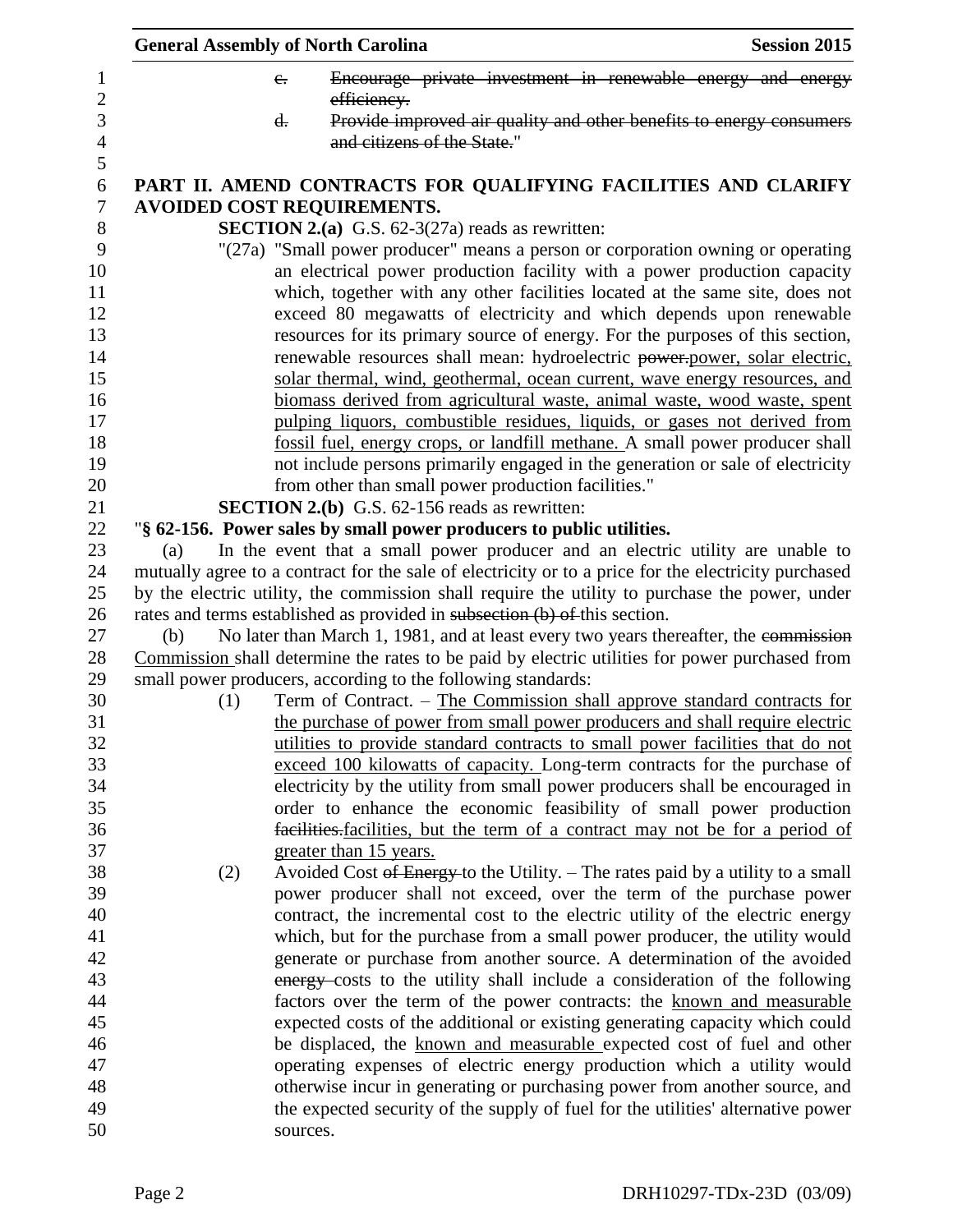|              | <b>General Assembly of North Carolina</b>                      | <b>Session 2015</b>                                                                                                                                                                                                                 |
|--------------|----------------------------------------------------------------|-------------------------------------------------------------------------------------------------------------------------------------------------------------------------------------------------------------------------------------|
|              | (3)                                                            | Availability and Reliability of Power. – The rates to be paid by electric<br>utilities for power purchased from a small power producer shall be<br>established with consideration of the reliability and availability of the power. |
|              | $\left(4\right)$                                               | Avoided Cost of Capacity. - The contract shall not require payment for<br>capacity to the extent the electric utility lacks a capacity need during the                                                                              |
|              |                                                                | term of the contract, as demonstrated through the electric public utility's<br>most recent integrated resource plan approved by the Commission under                                                                                |
|              | G.S. $62-110.1(c)$ ."                                          |                                                                                                                                                                                                                                     |
|              |                                                                | <b>SECTION 2.(c)</b> This section becomes effective July 1, 2015, and applies to rates                                                                                                                                              |
|              | approved by the Commission on or after that date.              |                                                                                                                                                                                                                                     |
|              |                                                                | PART III. ENERGY EFFICIENCY FOR REPS COMPLIANCE.                                                                                                                                                                                    |
|              |                                                                | <b>SECTION 3.(a)</b> G.S. $62-133.8(b)(2)c$ . reads as rewritten:                                                                                                                                                                   |
|              | "c.                                                            | Reduce energy consumption through the implementation of an                                                                                                                                                                          |
|              |                                                                | energy efficiency measure; provided, however, an electric public                                                                                                                                                                    |
|              |                                                                | utility subject to the provisions of this subsection may meet up to<br>twenty-five percent $(25%)$ fifty percent $(50%)$ of the requirements of                                                                                     |
|              |                                                                | this section through savings due to implementation of energy                                                                                                                                                                        |
|              |                                                                | efficiency measures. Beginning in calendar year 2021 and each year                                                                                                                                                                  |
|              |                                                                | thereafter, an electric public utility may meet up to forty percent                                                                                                                                                                 |
|              |                                                                | (40%) of the requirements of this section through savings due to                                                                                                                                                                    |
|              |                                                                | implementation of energy efficiency measures."                                                                                                                                                                                      |
|              |                                                                | <b>SECTION 3.(b)</b> This section becomes effective July 1, 2015.                                                                                                                                                                   |
|              | PART IV. AMEND COST CAPS FOR REPS COMPLIANCE.                  |                                                                                                                                                                                                                                     |
|              | <b>SECTION 4.(a)</b> G.S. $62-133.8(h)(4)$ reads as rewritten; |                                                                                                                                                                                                                                     |
|              | $^{\prime\prime}(4)$                                           | An electric power supplier shall be allowed to recover the incremental costs                                                                                                                                                        |
|              |                                                                | incurred to comply with the requirements of subsections $(b)$ , $(c)$ , $(d)$ , $(e)$ , and                                                                                                                                         |
|              |                                                                | (f) of this section and fund research as provided in subdivision (1) of this                                                                                                                                                        |
|              | annual charges:                                                | subsection through an annual rider not to exceed the following per-account                                                                                                                                                          |
|              |                                                                | $2015$ and                                                                                                                                                                                                                          |
|              | <b>Customer Class</b>                                          | thereafter<br>2008-20112012-2014and                                                                                                                                                                                                 |
|              | Residential per account                                        | thereafter<br>\$10.00<br>\$12.00<br>\$34.00                                                                                                                                                                                         |
|              | Commercial per account                                         | \$50.00<br>\$150.00<br>\$150.00                                                                                                                                                                                                     |
|              | Industrial per account                                         | \$1,000.00<br>\$500.00<br>\$1,000.00"                                                                                                                                                                                               |
|              |                                                                | <b>SECTION 4.(b)</b> This section becomes effective July 1, 2015, and applies to cost                                                                                                                                               |
|              | recovery proceedings that occur on or after that date.         |                                                                                                                                                                                                                                     |
|              | PART V. SUNSET REPS REQUIREMENTS                               |                                                                                                                                                                                                                                     |
|              | <b>SECTION 5.</b> G.S. 62-133.8 reads as rewritten:            |                                                                                                                                                                                                                                     |
|              |                                                                | "§ 62-133.8. Renewable Energy and Energy Efficiency Portfolio Standard (REPS).                                                                                                                                                      |
| (b)          |                                                                | Renewable Energy and Energy Efficiency Standards (REPS) for Electric Public                                                                                                                                                         |
| Utilities. - |                                                                |                                                                                                                                                                                                                                     |
|              | (1)                                                            | Each electric public utility in the State shall be subject to a Renewable                                                                                                                                                           |
|              |                                                                | Energy and Energy Efficiency Portfolio Standard (REPS) according to the                                                                                                                                                             |
|              | following schedule:                                            |                                                                                                                                                                                                                                     |
|              |                                                                |                                                                                                                                                                                                                                     |
|              | <b>Calendar Year</b>                                           | <b>REPS Requirement</b><br>3% of 2011 North Carolina retail sales                                                                                                                                                                   |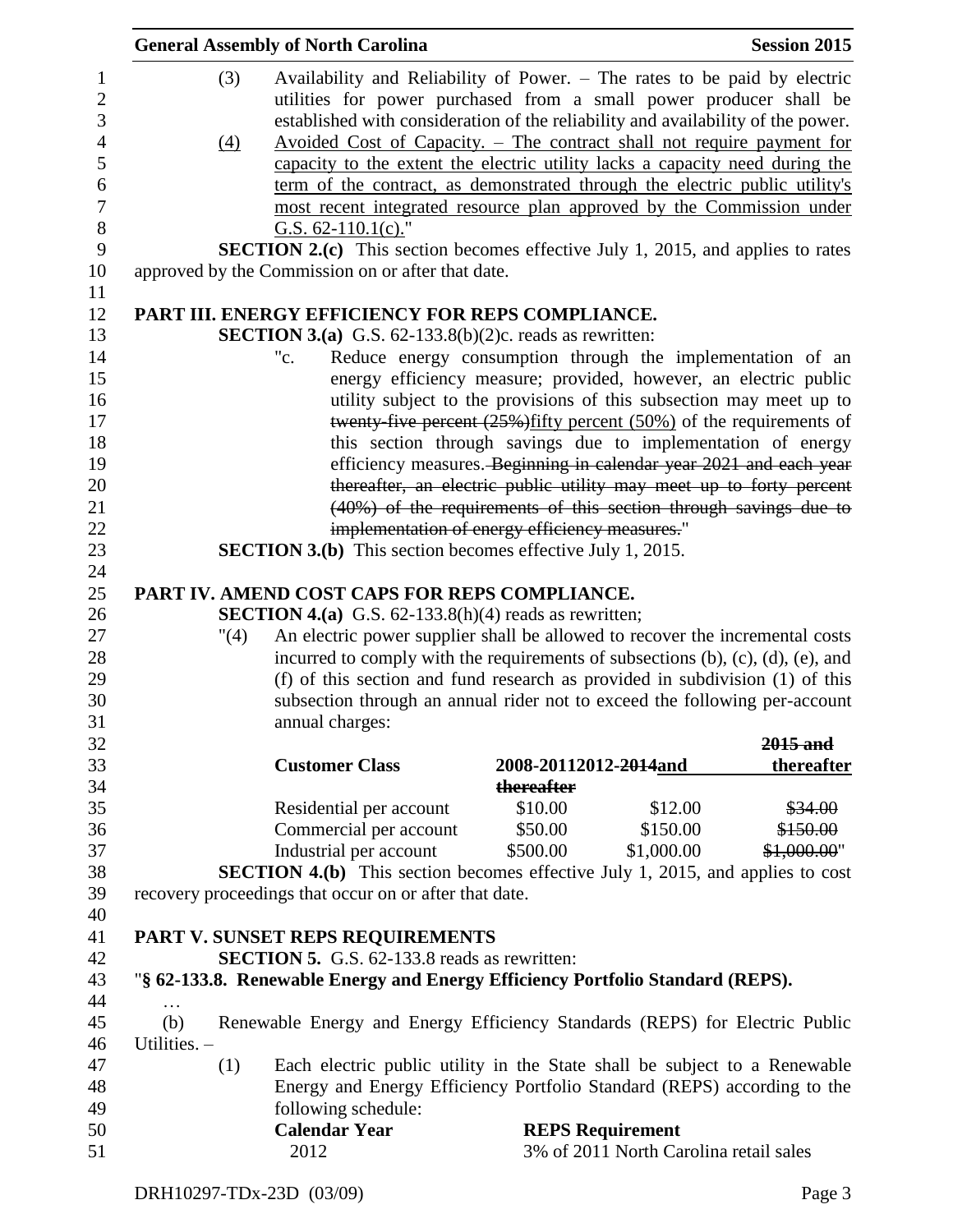| <b>General Assembly of North Carolina</b>                            | <b>Session 2015</b>                                                                                     |
|----------------------------------------------------------------------|---------------------------------------------------------------------------------------------------------|
| 2015 through 2018                                                    | 6% of 2014 North Carolina retail sales                                                                  |
| 2018                                                                 | 10% of 2017 North Carolina retail sales                                                                 |
| 2021 and thereafter                                                  | 12.5% of 2020 North Carolina retail sales                                                               |
|                                                                      |                                                                                                         |
| (c)                                                                  | Renewable Energy and Energy Efficiency Standards (REPS) for Electric                                    |
| Membership Corporations and Municipalities. -                        |                                                                                                         |
| (1)                                                                  | Each electric membership corporation or municipality that sells electric                                |
|                                                                      | power to retail electric power customers in the State shall be subject to a                             |
|                                                                      | Renewable Energy and Energy Efficiency Portfolio Standard (REPS)                                        |
| according to the following schedule:                                 |                                                                                                         |
| <b>Calendar Year</b>                                                 | <b>REPS Requirement</b>                                                                                 |
| 2012                                                                 | 3% of 2011 North Carolina retail sales                                                                  |
| 2015 through 2018                                                    | 6% of 2014 North Carolina retail sales                                                                  |
| 2018 and thereafter                                                  | 10% of 2017 North Carolina retail sales                                                                 |
|                                                                      |                                                                                                         |
| (d)                                                                  | Compliance With REPS Requirement Through Use of Solar Energy Resources. -                               |
|                                                                      | For calendar year 2018 and for each calendar year thereafter, at least two-tenths of one percent        |
|                                                                      | $(0.2\%)$ of the total electric power in kilowatt hours sold to retail electric customers in the State, |
|                                                                      | or an equivalent amount of energy, shall be supplied by a combination of new solar electric             |
|                                                                      | facilities and new metered solar thermal energy facilities that use one or more of the following        |
|                                                                      | applications: solar hot water, solar absorption cooling, solar dehumidification, solar thermally        |
|                                                                      |                                                                                                         |
|                                                                      | driven refrigeration, and solar industrial process heat. The terms of any contract entered into         |
|                                                                      | between an electric power supplier and a new solar electric facility or new metered solar               |
|                                                                      | thermal energy facility shall be of sufficient length to stimulate development of solar energy;         |
|                                                                      | provided, the Commission shall develop a procedure to determine if an electric power supplier           |
|                                                                      | is in compliance with the provisions of this subsection if a new solar electric facility or a new       |
|                                                                      | metered solar thermal energy facility fails to meet the terms of its contract with the electric         |
|                                                                      | power supplier. As used in this subsection, "new" means a facility that was first placed into           |
|                                                                      | service on or after January 1, 2007. The electric power suppliers shall comply with the                 |
| requirements of this subsection according to the following schedule: |                                                                                                         |
|                                                                      | <b>Requirement for Solar</b>                                                                            |
| <b>Calendar Year</b>                                                 | <b>Energy Resources</b>                                                                                 |
| 2010                                                                 | 0.02%                                                                                                   |
| 2012                                                                 | 0.07%                                                                                                   |
| 2015 through 2018                                                    | 0.14%                                                                                                   |
| 2018                                                                 | 0.20%                                                                                                   |
| (e)                                                                  | Compliance With REPS Requirement Through Use of Swine Waste Resources. -                                |
|                                                                      | For calendar year 2018 and for each calendar year thereafter, at least two-tenths of one percent        |
|                                                                      | $(0.2\%)$ of the total electric power in kilowatt hours sold to retail electric customers in the State  |
|                                                                      | shall be supplied, or contracted for supply in each year, by swine waste. The electric power            |
|                                                                      | suppliers, in the aggregate, shall comply with the requirements of this subsection according to         |
| the following schedule:                                              |                                                                                                         |
|                                                                      | <b>Requirement for Swine</b>                                                                            |
| <b>Calendar Year</b>                                                 | <b>Waste Resources</b>                                                                                  |
| 2012                                                                 | 0.07%                                                                                                   |
| 2015 through 2018                                                    | 0.14%                                                                                                   |
| 2018                                                                 | 0.20%                                                                                                   |
| (f)                                                                  | Compliance With REPS Requirement Through Use of Poultry Waste Resources. -                              |
|                                                                      | For calendar year 2014 and for each calendar year thereafter, through 2018, at least 900,000            |
|                                                                      | megawatt hours of the total electric power sold to retail electric customers in the State or an         |
|                                                                      | equivalent amount of energy shall be supplied, or contracted for supply in each year, by poultry        |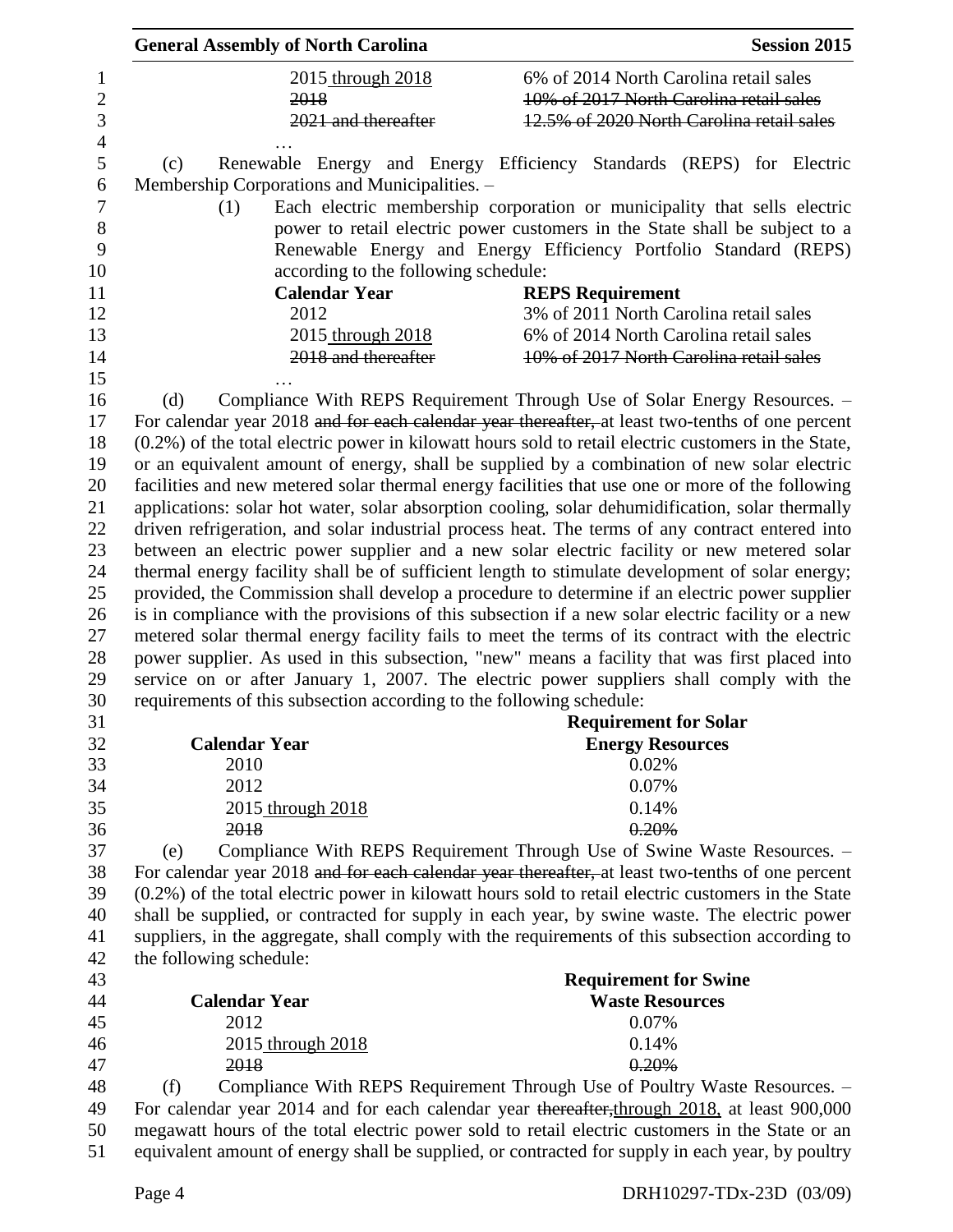|                  |                          | <b>General Assembly of North Carolina</b>                                                     |                        |                                | <b>Session 2015</b> |
|------------------|--------------------------|-----------------------------------------------------------------------------------------------|------------------------|--------------------------------|---------------------|
| $\mathbf{1}$     |                          | waste combined with wood shavings, straw, rice hulls, or other bedding material. The electric |                        |                                |                     |
| $\sqrt{2}$       |                          | power suppliers, in the aggregate, shall comply with the requirements of this subsection      |                        |                                |                     |
| 3                |                          | according to the following schedule:                                                          |                        |                                |                     |
| $\overline{4}$   |                          |                                                                                               |                        | <b>Requirement for Poultry</b> |                     |
| 5                | <b>Calendar Year</b>     |                                                                                               | <b>Waste Resources</b> |                                |                     |
| $\boldsymbol{6}$ | 2012                     |                                                                                               |                        | 170,000 megawatt hours         |                     |
| $\overline{7}$   | 2013                     |                                                                                               |                        | 700,000 megawatt hours         |                     |
| $\,8\,$          |                          | 2014 through 2018                                                                             |                        | 900,000 megawatt hours         |                     |
| 9                | $\mathbf{H}$             |                                                                                               |                        |                                |                     |
| 10               |                          |                                                                                               |                        |                                |                     |
| 11               |                          | PART VI. REPEAL PROPERTY TAX EXCLUSION FOR SOLAR ENERGY                                       |                        |                                |                     |
| 12               | <b>ELECTRIC SYSTEMS.</b> |                                                                                               |                        |                                |                     |
| 13               |                          | <b>SECTION 6.(a)</b> G.S. 105-275(45) is repealed.                                            |                        |                                |                     |
| 14               |                          | <b>SECTION 6.(b)</b> This section is effective for taxable years beginning on or after        |                        |                                |                     |
| 15               | July 1, 2015.            |                                                                                               |                        |                                |                     |
| 16               |                          |                                                                                               |                        |                                |                     |
| 17               |                          | PART VII. TO PROVIDE A COMPREHENSIVE STUDY OF THE COSTS AND                                   |                        |                                |                     |
| 18               |                          | BENEFITS OF DISTRIBUTED GENERATION.                                                           |                        |                                |                     |
| 19               |                          | <b>SECTION 7.(a)</b> No later than May 1, 2016, the Energy Policy Council shall               |                        |                                |                     |
| 20               |                          | provide to the Joint Legislative Commission on Government Operations and the North Carolina   |                        |                                |                     |
| 21               |                          | Utilities Commission a comprehensive assessment of known and measurable cost and benefits     |                        |                                |                     |
| 22               |                          | to the electrical grid of distributed generation, including the comprehensive costs of and    |                        |                                |                     |
| 23               |                          | benefits of net metering from distributed solar generation in this State. The Energy Policy   |                        |                                |                     |
| 24               |                          | Counsel may contract with a consultant to perform the assessment.                             |                        |                                |                     |
| 25               |                          | The assessment shall include an analysis of, and recommendations with respect to,             |                        |                                |                     |
| 26               | the following:           |                                                                                               |                        |                                |                     |
| 27               | (1)                      | The impact of current and future non-dispatchable distributed generation on                   |                        |                                |                     |
| 28               |                          | the affordability, reliability, resiliency, and safety of North Carolina's                    |                        |                                |                     |
| 29               |                          | electric grid.                                                                                |                        |                                |                     |
| 30               | (2)                      | Whether changes to existing State law, regulations, policies, and incentives                  |                        |                                |                     |
| 31               |                          | are appropriate considering the cost and operational impacts of current and                   |                        |                                |                     |
| 32               |                          | future non-dispatachable distributed generation on North Carolina's electric                  |                        |                                |                     |
| 33               |                          | grid.                                                                                         |                        |                                |                     |
| 34               | (3)                      | Whether standby, generation, transmission, or other charges and credits are                   |                        |                                |                     |
| 35               |                          | necessary to recognize the costs and                                                          | benefits               | associated                     | with                |
| 36               |                          | non-dispatchable distributed generation to ensure the protection of North                     |                        |                                |                     |
| 37               |                          | Carolina electric customers.                                                                  |                        |                                |                     |
| 38               | (4)                      | The costs and benefits of distributed solar generation to the State,                          |                        |                                |                     |
| 39               |                          | customer-generators who participate in net metering, customers of a utility                   |                        |                                |                     |
| 40               |                          | who do not participate in net metering, and each utility that offers net                      |                        |                                |                     |
| 41               |                          | metering. The costs and benefits of solar distributed generation considered in                |                        |                                |                     |
| 42               |                          | the study shall include all of the following to the extent they are known and                 |                        |                                |                     |
| 43               |                          | measurable:                                                                                   |                        |                                |                     |
| 44               |                          | Value of energy at the time of generation.<br>a.                                              |                        |                                |                     |
| 45               |                          | Market price effects on other fuel sources for energy production.<br>b.                       |                        |                                |                     |
| 46               |                          | Effects on utility delivery systems, generation capacity, transmission<br>c.                  |                        |                                |                     |
| 47               |                          | capacity, and transmission and distribution line losses.                                      |                        |                                |                     |
| 48               |                          | Environmental impacts of energy production.<br>d.                                             |                        |                                |                     |
| 49               |                          | Effects on reliability of the electric system.<br>e.                                          |                        |                                |                     |
| 50               |                          | f.<br>Any fixed distribution costs that the utility recovers from its                         |                        |                                |                     |
| 51               |                          | customers on a volumetric basis.                                                              |                        |                                |                     |